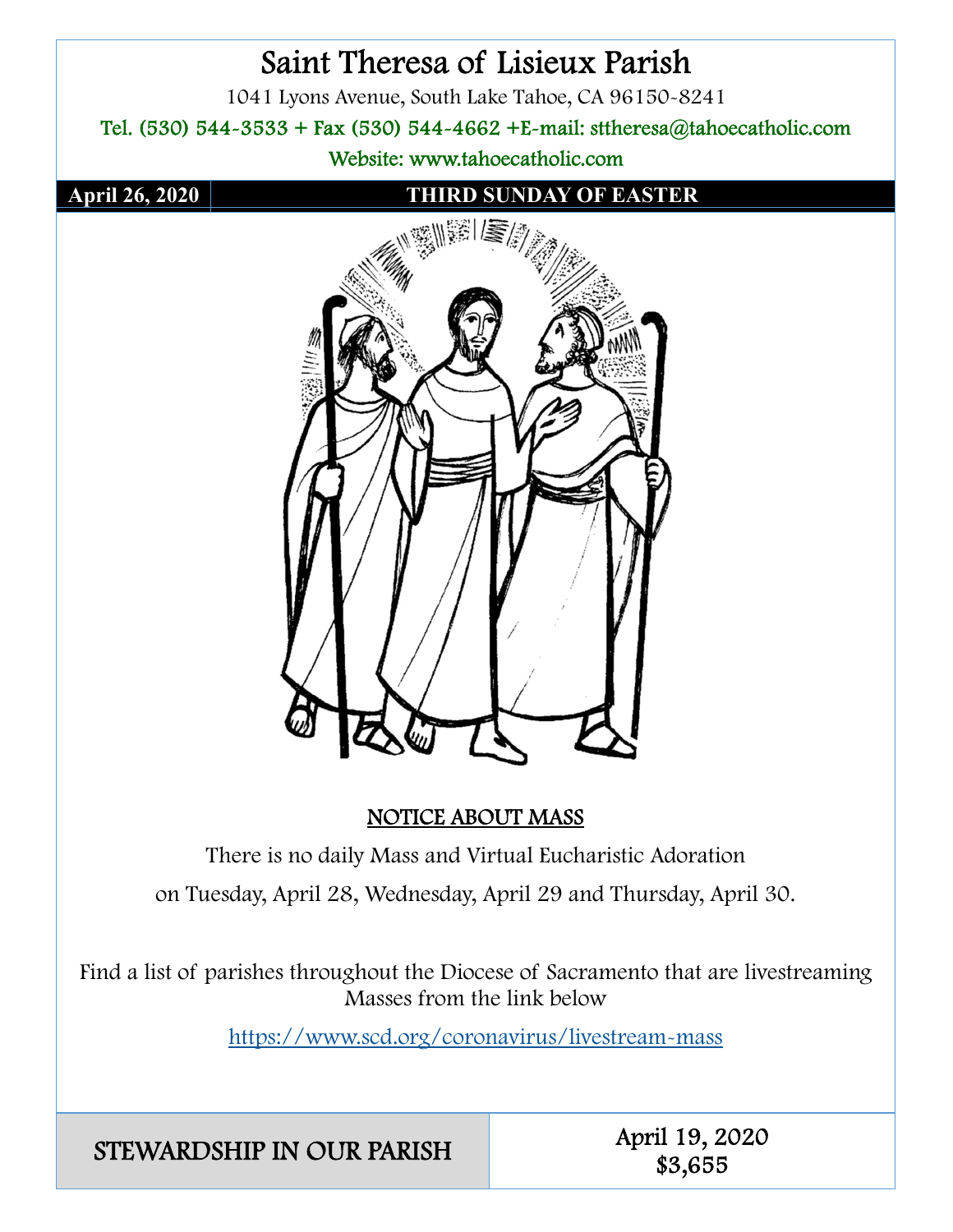### THE POPE'S PRAYER INTENTIONS FOR 2020

https://www.popesprayer.va/wp-content/uploads/2019/02/THE-HOLY-FATHERS-PRAYER-INTENTIONS-2020-ENG2.pdf

APRIL | Universal prayer intention - Freedom from Addiction

*We pray that those suffering from addiction may be helped and accompanied.* 

## HOPE SPRINGS ETERNAL

## "Your faith and hope, then, are centered in God." —1 Peter 1:21

The two disciples on the road to Emmaus said they "were hoping" that Jesus would redeem Israel (Lk 24:21). The two disciples lost hope when Jesus was crucified. Many likewise may be struggling to hold on to hope. We may feel that we have "toiled in vain, and for nothing, uselessly, spent" our strength in our families, evangelization, work, or life in general (Is 49:4). We know that the Lord has promised that our "hope will not leave us disappointed," but we feel disappointed anyway (see Rm 5:5).

The two disciples on the road to Emmaus found their lost hope when their hearts were burning as Jesus interpreted the Scriptures for them (Lk 24:32) and when they recognized Jesus in the breaking of the bread, which probably refers to the Eucharist (Lk 24:35). Our hope is in Jesus teaching us His Word and giving us His Body and Blood.

However, we will not accept the power of the risen Christ to transform our lives until we yield to and receive the Holy Spirit in a new Pentecost. For example, Peter met the risen Christ several times, heard His words of life for years, and was even at the Last Supper. However, Peter put hope in Christ permanently when the Holy Spirit transformed Him at Pentecost (see Acts 2:14ff). By the Holy Spirit, we put our hope in Christ to the glory of the Father.

*Prayer: Father, make me a messenger of hope.* 

*Promise: "Conduct yourselves reverently during your sojourn in a strange land. Realize that you were delivered from the fuƟle way of life." —1 Pt 1:17‐18* 

*Praise: "Sing to the Lord; bless His name" (Ps 96:2). "For great is the Lord and highly to be praised; awesome is He" (Ps 96:4).* 

*hƩps://www.presentaƟonministries.com/series/obob/obob‐2020‐4‐26‐en* 

## THE FACE OF PEACE

## "The members of the Sanhedrin who sat there stared at him intently. Throughout, Stephen's face seemed like that of an angel." —Acts 6:15

If a large number of people were debating with you, what would be the expression on your face and the reactions in your heart? What if, after your opponents lost the debate, "they persuaded some of the men to make the charge that they had heard" you "speaking blasphemies" (Acts 6:11)? When others lie about you and falsely accuse you, how do you look; how do you act? If these liars were believed and you were accosted, seized, and brought to court, how would you react, especially when more liars accused you of blasphemy? Stephen, the victim of all these crimes, took it quite well. His "face seemed like that of an angel" (Acts 6:15). Stephen was profoundly peaceful because he had his eyes fixed on Jesus (see Acts 7:55-56), "Who inspires and perfects our faith" (Heb 12:2). Like Jesus at the time of His death, Stephen entrusted His life to the Lord (Acts 7:59; cf Lk 23:46). Like Jesus at the time of His death, Stephen also forgave his murderers (Acts 7:60; cf Lk 23:34). Stephen had such amazing peace under such evil conditions because he was immersed into, preoccupied with, and baptized into Jesus. His attention was entirely on Jesus. Stephen was like Jesus and lived through Jesus, with Jesus, in Jesus, and for Jesus. Stephen had peace in Jesus (Jn 16:33).

When we began the Easter season, we renewed our baptismal promises. Baptized into the risen Jesus, we have peace beyond understanding (Phil 4:7).

*Prayer: Father, transform me completely through the risen Christ. Promise: "You should not be working for perishable food but for food that remains unto life eternal, food which the Son of Man will give you." —Jn 6:27 Praise: Ann volunteers at a soup kitchen and prays with those she feeds.* 

*hƩps://www.presentaƟonministries.com/series/obob/obob‐2020‐4‐27‐en*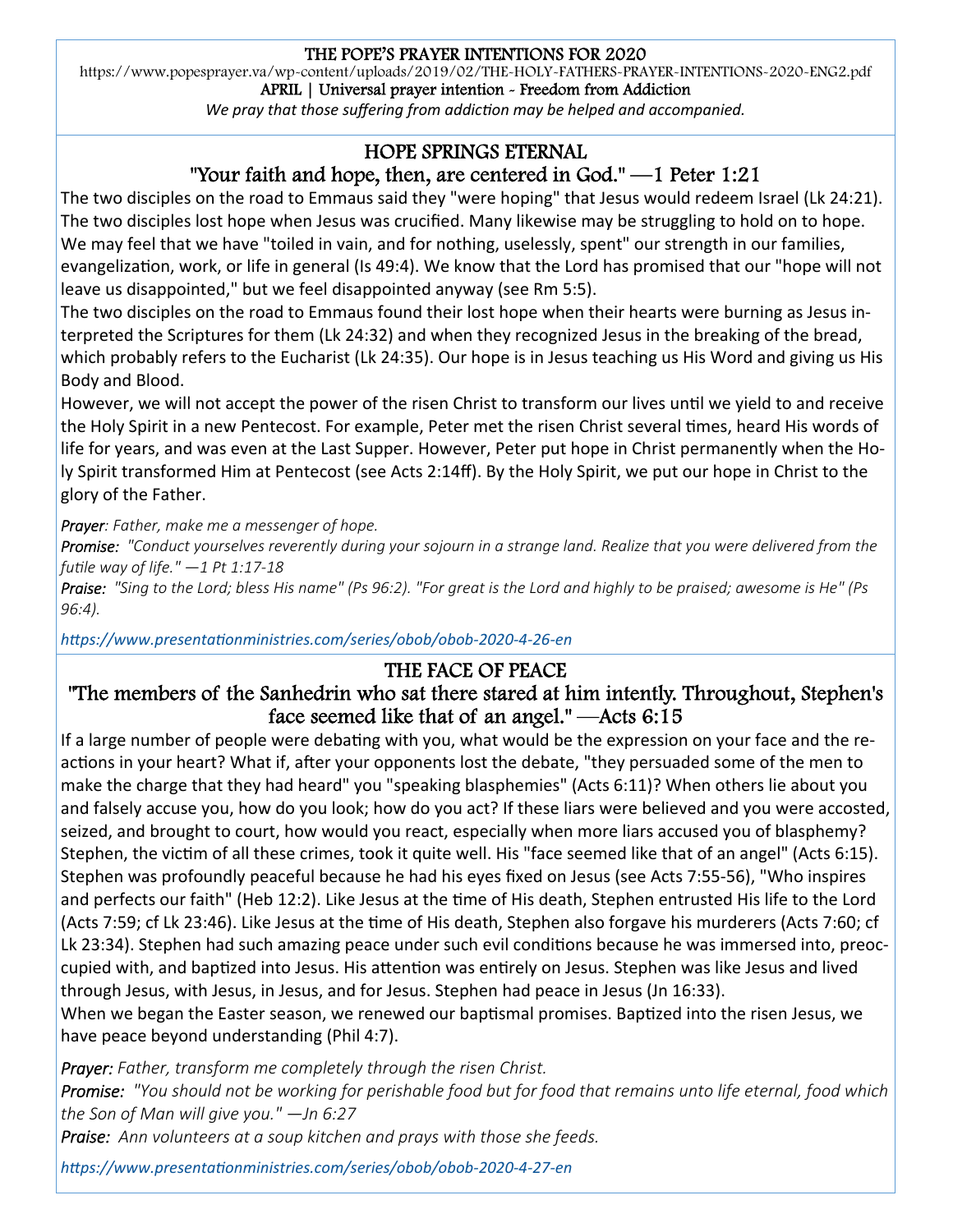## BREAD THAT IS BROKEN

## "God's bread comes down from heaven and gives life to the world." —John 6:33

Did you ever fall in love with someone and wonder if they really loved you? You might wonder: Does she really love me for who I am, or only for what I can do for her? Will he love me when I grow old? Will she still love me when the attraction fades away? If you aren't at your best, and your beloved nevertheless loves you even more, then your heart is filled with joy.

Jesus, "Who dwells in unapproachable light" (1 Tm 6:16), came down from heaven (Jn 6:33). If He desired, He could captivate all humanity with His blinding glory. The Jews asked Him to do so when they requested a glorious sign to prove His worth (Jn 6:30). Yet Jesus "humbled Himself" (Phil 2:8) and took on the form of bread and wine in the Eucharist. Like the lover mentioned above, the Eucharistic Jesus no longer has to wonder who loves Him and who doesn't. He, Who is King of glory (Ps 24:8), is offered at every Mass in a host which doesn't look much different than a potato chip. From this vantage point, Jesus can easily see who truly loves Him when He is presented in Eucharistic humility. This love surely brings joy to His heart.

Jesus can also easily see who ignores Him, overlooks Him, and snubs Him. When we refer to the "breaking of the bread," we could also be speaking of the broken-hearted Eucharistic Jesus, Who daily offers Himself to all, and is daily rejected or ignored by so many. The Eucharist is a real proving ground of our love for Jesus. Jesus asks each of us: "Do you love Me?" (Jn 21:15) Let us make a return of love to Jesus by receiving Him in the Eucharist as often as possible (Ps  $116:12-13$ ).

*Prayer: Eucharistic Jesus, make me love Thee more and more.* 

*Promise: "No one who comes to Me shall ever be hungry, no one who believes in Me shall ever thirst." —Jn 6:35* 

*Praise: St. Peter Chanel revitalized his parish in three years.* 

*hƩps://www.presentaƟonministries.com/series/obob/obob‐2020‐4‐28‐en* 

## THE VOCATION IN ALL LOCATIONS

## "Philip, for example, went down to the town of Samaria and there proclaimed the Messiah."  $—$ Acts 8:5

Philip, the deacon, was a witness for the risen Jesus no matter where he was. He witnessed in Jerusalem and even in Samaria. Philip witnessed to Simon the Magician (Acts 8:13), the Ethiopian eunuch (Acts 8:35), and his four daughters who became prophetesses (Acts 21:8-9). He witnessed at home, in Jerusalem, in Samaria, and then in the Ethiopian's chariot on "the road which goes from Jerusalem to Gaza, the desert route" (Acts 8:26). Then the Spirit "snatched Philip away" (Acts 8:39). "Philip found himself at Azotus next, and he went about announcing the good news in all the towns until he reached Caesarea" (Acts 8:40).

Because Philip began as a family man to witness to his family, he was led in stages to witness to the ends of the earth by the effects of the Ethiopian's conversion. Philip exemplified the last words of Jesus before His Ascension: "You will receive power when the Holy Spirit comes down on you; then you are to be My witnesses in Jerusalem, throughout Judea and Samaria, yes, even to the ends of the earth" (Acts 1:8).

Do you witness for the risen Jesus everywhere, especially beginning at home? Do you freely break the unwritten rules against witnessing for Jesus at work, at school, even in some homes, and in countless other places in our secular humanistic culture of death? Where are the places in your life where you are most strongly tempted to join in the exclusion of Jesus? By the power of the Holy Spirit, be like Philip. May you never let your location stop you from living your vocation to witness for the risen Jesus.

*Prayer: Father, fill me with love for Jesus. May I always speak from the abundance of that love (Lk 6:45). Promise: "No one who comes will I ever reject." —Jn 6:37* 

*Praise: St. Catherine was the 23rd child in her family. The Lord had special plans for her. She greatly influenced public affairs and had a profound impact on the papacy in her time.* 

*hƩps://www.presentaƟonministries.com/series/obob/obob‐2020‐4‐29‐en*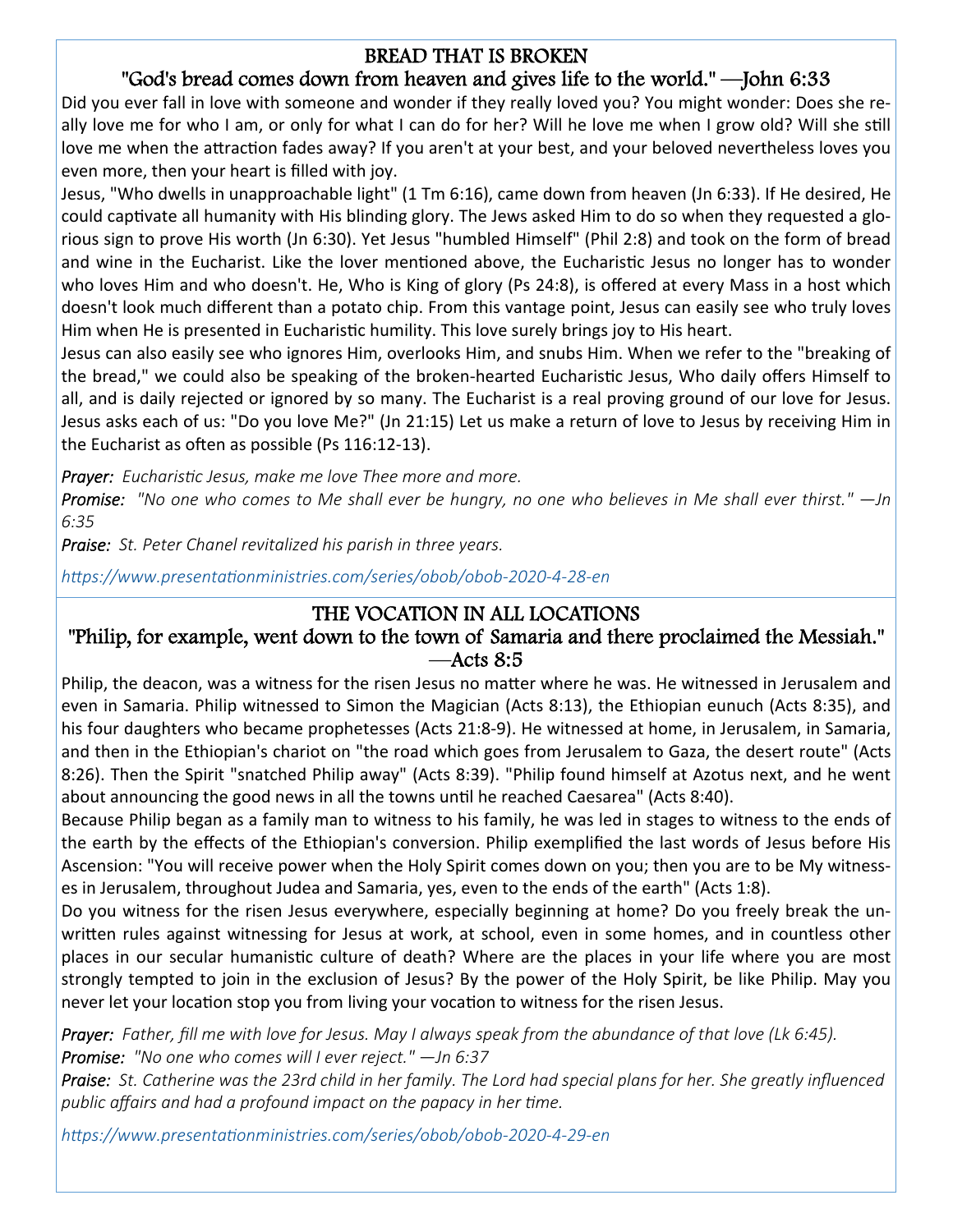## THE BIRTHPLACE OF WORLD EVANGELIZATION "The Spirit of the Lord snatched Philip away." —Acts 8:39

Jesus' last words before He ascended into heaven were: "You will receive power when the Holy Spirit comes down on you; then you are to be My witnesses in Jerusalem, throughout Judea and Samaria, yes, even to the ends of the earth" (Acts 1:8). Philip, the deacon and evangelist (see Acts 21:8), may have been the first person to fulfill the promise and command of Jesus to be His witness to the ends of the earth.

Philip was instrumental in reaching Ethiopia with the Gospel. He did this by converting the Ethiopian eunuch (Acts 8:35). Philip qualified for this international harvest of souls because he had first preached in Samaria (Acts 8:5). Prior to this he served the Lord and His Church as a deacon in Judea and Jerusalem. First of all, Philip was a family man. He shared the Gospel of Jesus with his four daughters, who became prophetesses in the early Church (see Acts 21:9). Philip was an evangelist because he first served as a deacon. He was a deacon and evangelist because he first evangelized as a husband and father.

International evangelization begins at home. The family is the birthplace of world mission. If we are faithful in first things, the Lord will entrust us with later missions. "Bloom where you're planted." Then plant the Gospel to the ends of the earth.

*Prayer: Father, make my family a "domestic church" (see Catechism of the Catholic Church, 1655ff, 1666). Promise: "No one can come to Me unless the Father Who sent Me draws him; I will raise him up on the last day." —Jn 6:44* 

*Praise: Pope St. Pius V was elected shortly after the close of the Council of Trent. He took on the enormous challenge of implemenƟng the decrees of the council, many responding to the Protestant ReformaƟon. In his humble way, he conƟnued to wear his Dominican habit while Pope.* 

*hƩps://www.presentaƟonministries.com/series/obob/obob‐2020‐4‐30‐en* 

### SOME AWE

"Saul, still breathing murderous threats against the Lord's disciples, went to the high priest and asked him for letters to the synagogues in Damascus which would empower him to arrest and bring to Jerusalem anyone he might find, man or woman, living according to the new way." —Acts 9:1-2

As Saul was cruising on the road to Damascus, he was likely thinking of his return trip when he would be moving a chain gang of Christians on that same Damascus road. Saul reacted to being an accomplice to the murder of Stephen by violently trying to justify his murderous sinfulness. He had been such a zealous anti-Christian that he later rated himself as the foremost sinner in the world  $(1 \text{ Tm } 1:15)$ , "a blasphemer, a persecutor, a man filled with arrogance" (1 Tm 1:13). Saul's conversion proved that the Lord can, does, and will convert anybody.

Therefore:

There is hope for you by God's mercy, no matter what you have done.

Pray expectantly for the most evil people in the world to be converted, particularly your enemies.

There is hope for your marriage and family, no matter what has happened.

Be another Ananias, courageously bringing new life in the Spirit to extremely dangerous people (Acts 9:10ff).

Be awed by the Lord's love, power, and mercy in converting Saul.

Saul's conversion is awesome. Be awed into hope and joy.

*Prayer: Father, send the Holy Spirit to give me a new perspective on those whom I have considered the most lost.* 

*Promise: "The man who feeds on My flesh and drinks My blood remains in Me, and I in him." —Jn 6:56 Praise: "Isn't this the carpenter's Son?" (see Mt 13:55) St. Joseph, you instructed the young Jesus in a dignified trade; pray for us who labor.* 

*hƩps://www.presentaƟonministries.com/series/obob/obob‐2020‐5‐1‐en*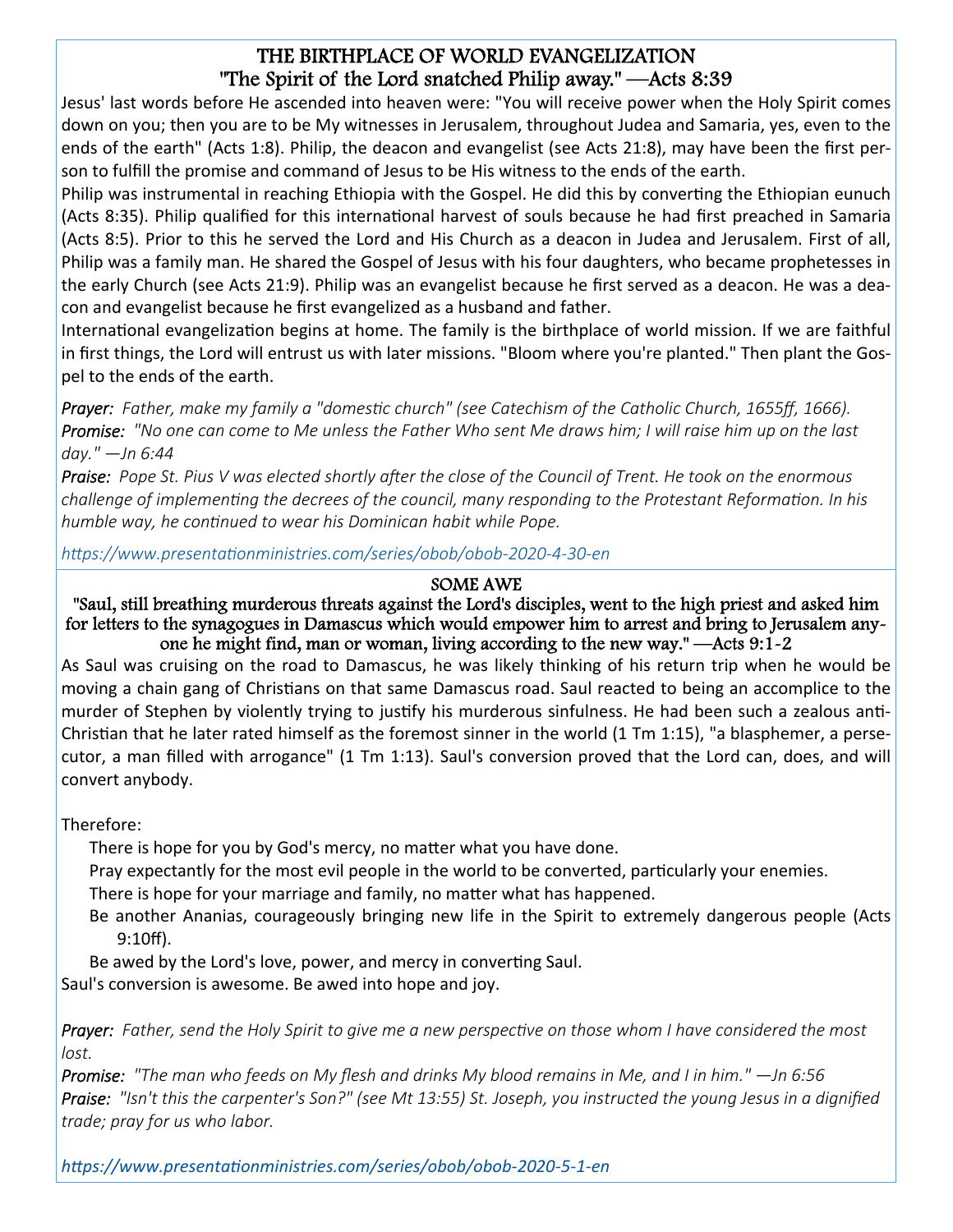### WHAT'S THE SMOKE FOR?

### Dear Johan,

### After Midnight Mass, my daughter asked me what the smoke was all about. Though I know incense is a very Catholic thing, I was unable to answer her question. Can you help me?

*Gentle reader,* 

First off, it's not just a Catholic thing, it is also an Orthodox thing, and even more so. But, thank you for asking as this seems to be a burning question for many.

Not too long ago I gave a talk on the sensory aspects of the liturgy. Naturally, I sang the praises of the olfactory sense and lauded the use of incense. No sooner was I done than a person sitting in the front row jumped up. Speaking louder than was necessary, she yelled out: "When will the Catholic Church stop smoking?" Then she grabbed her bag and stomped out. I was speechless.

It seems like people either really love incense or absolutely hate it. Very few people are opinion-less when it comes to incense. AdmiƩedly, some individuals are incense-intolerant due to allergies or respiratory conditions. We need to be very considerate of this.

The use of incense is an important element in Catholic liturgy because of historical, theological, and liturgical reasons.

- Historically, we can trace our use of incense back to Jewish religious rites as well as Roman imperial ceremonies.
- Theologically, the use of incense is connected with Psalm 141, which compares our prayers rising up to God with the rising incense used during our prayers: "My prayers rise like incense."
- Liturgically, incense is used as an honorific gesture. In addition, incense is used because of its olfactory qualities.

In recent times we have become more aware of the importance of the senses. Remember, for example, how the slightest whiff of a certain perfume can whisk you off to a totally different place and time, as it reminds you of a certain person or event. Similarly, incense is used as a reminder of the sacred so that every time we smell it we are reminded that we are at prayer. Taking it a step further, some churches use a different kind of incense for each season of the liturgical year, so as to create an olfactory connection between a liturgical season and a liturgical scent. As soon as people smell a certain aroma, they are transported into a certain liturgical season. Thus, liturgical colors, liturgical music, liturgical texts, and liturgical scent mark the liturgical seasons.

Many churches have abandoned the use of incense out of consideration for people who are physically intolerant of it. This is especially the case in smaller churches where there is little or no airflow. Though this is, of course, very important in terms of creating a hospitable liturgical environment, it also results in the loss of an ancient visual and olfactory symbol. Some parishes have worked to improve their airflow systems so they can continue to use incense without irritating some parishioners. Other parishes have declared certain liturgies incense free while retaining the custom in others. Whatever we do, we need to be sensitive both to the comfort of our parishioners as well as to the important legacy of our symbols.

May I ask you, did your daughter love it or hate it? It may give us an insight into the liturgical future of the use of incense.

© 2015 Order of Saint Benedict, Collegeville, Minnesota. Excerpted from *What's the Smoke For? And Other Burning Questions about the Liturgy* by Johan van Parys © 2014 Order of Saint Benedict, published by Liturgical Press, www.litpress.org. Used by permission.

# ARE YOU FORMED?

WE CATHOLIC FAITH. ON DEMANS.

Free! Sign up on your computer and/or download the app. Go to *FORMED.ORG* 

Use this Parish code: *QKK7X3 (All capital) or URL: sainttheresasouthlaketahoe.formed.org* FORMED is a subscription service offering access to thousands of studies, films, audios, and ebooks. Discover great digital media from over 40 of the best Catholic content producers including the Augustine Institute, Ignatius Press, the USCCB, Catholic Answers, EWTN, St. Paul Center, Marian Press, Sophia Press, Knights of Columbus, FOCUS, and many more. Through its online platform and free mobile apps for iOS and Android, FORMED has helped individuals and communities know, love, and share their Catholic faith. Enjoy!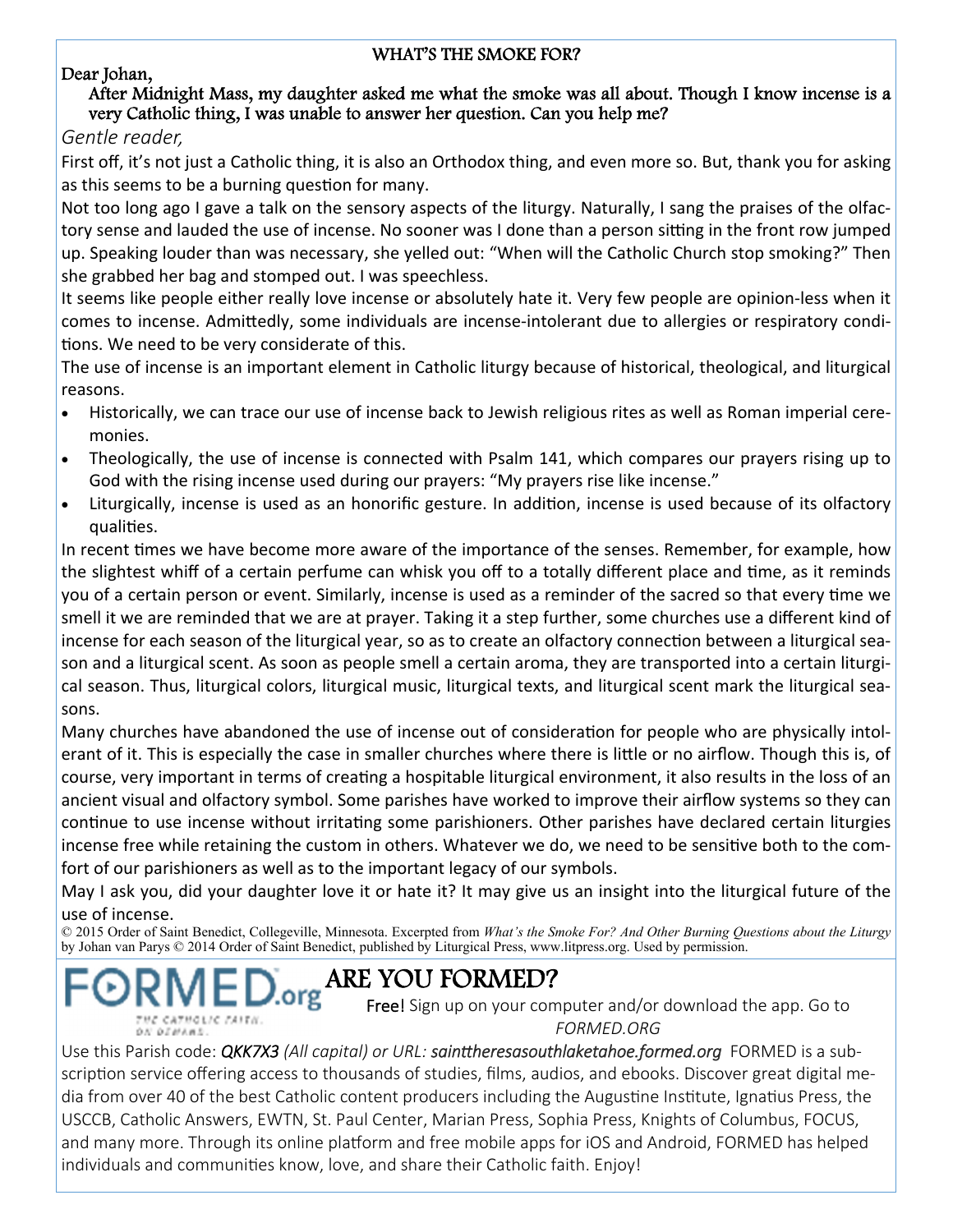# IN PRAYER WE PRESENT OUR THOUGHTS TO GOD

To pray, I think, does not mean to think about God in contrast to thinking about other things, nor does it mean spending time with God instead of spending time with other people. As soon as we begin to divide our thoughts into thoughts about God and thoughts about other things, like people and events, we separate God from our daily life. At that point God is allocated to a pious little niche in some corner of our lives where we only think pious thoughts and experience pious feelings. Although it is important and even indispensable for our spiritual lives to set apart time for God and God alone, our prayer can only become unceasing [prayer] when all our thoughts—beautiful or ugly, high or low, proud or shameful, sorrowful or joyful—can be thought in the presence of the One who dwells in us and surrounds us. By trying to do this, our unceasing thinking is converted into unceasing prayer, moving us from a self-centered monologue to a God-centered dialogue. To do this we want to try to convert our thoughts into conversation. The main question, therefore, is not so much what we think, but to whom we present our thoughts.

*hƩps://henrinouwen.org/meditaƟon/in‐prayer‐we‐present‐our‐thoughts‐to‐god/* 

## STAY AWAKE

The practice of contemplative prayer is the discipline by which we begin to "see" the living God dwelling in our own hearts. Careful attentiveness to the One who makes a home in the privileged center of our being gradually leads to recognition. As we come to know and love the Father of our hearts we give ourselves over to this incredible Presence who takes possession of all our senses. By the discipline of prayer we are awakened and opened to God within, who enters into our heartbeat and our breathing, into our thoughts and emotions, our hearing, seeing, touching, and tasting. It is by being awake to this God within that we also find the Presence in the world around us. Here we are again in front of the secret. It is not that we see God in the world, but that God-with-us recognizes God in the world. God speaks to God, Spirit speaks to Spirit, heart speaks to heart.

Contemplation, therefore, is a participating in the divine self-recognition. The divine Spirit alive in us makes our world transparent for us and opens our eyes to the presence of the divine Spirit in all that surrounds us. It is with our heart of hearts that we see the heart of the world.

*hƩps://henrinouwen.org/meditaƟon/stay‐awake/* 

## READINGS FOR THE WEEK

Monday: Acts 6:8-15; Ps 119:23-24, 26-27, 29-30; Jn 6:22-29 Tuesday: Acts 7:51 — 8:1a; Ps 31:3cd-4, 6, 7b, 8a, 17, 21ab; Jn 6:30-35 Wednesday: Acts 8:1b-8; Ps 66:1-3a, 4-7a; Jn 6:35-40 Thursday: Acts 8:26-40; Ps 66:8-9, 16-17, 20; Jn 6:44-51 Friday: Acts 9:1-20; Ps 117:1bc, 2; Jn 6:52-59, or, for the memorial, Gn 1:26 — 2:3 or Col 3:14 -15, 17, 23-24; Ps 90:2-4, 12-14, 16; Mt 13:54-58 Saturday: Acts 9:31-42; Ps 116:12-17; Jn 6:60-69 Sunday: Acts 2:14a, 36-41; Ps 23:1-6; 1 Pt 2:20b-25; Jn 10:1-10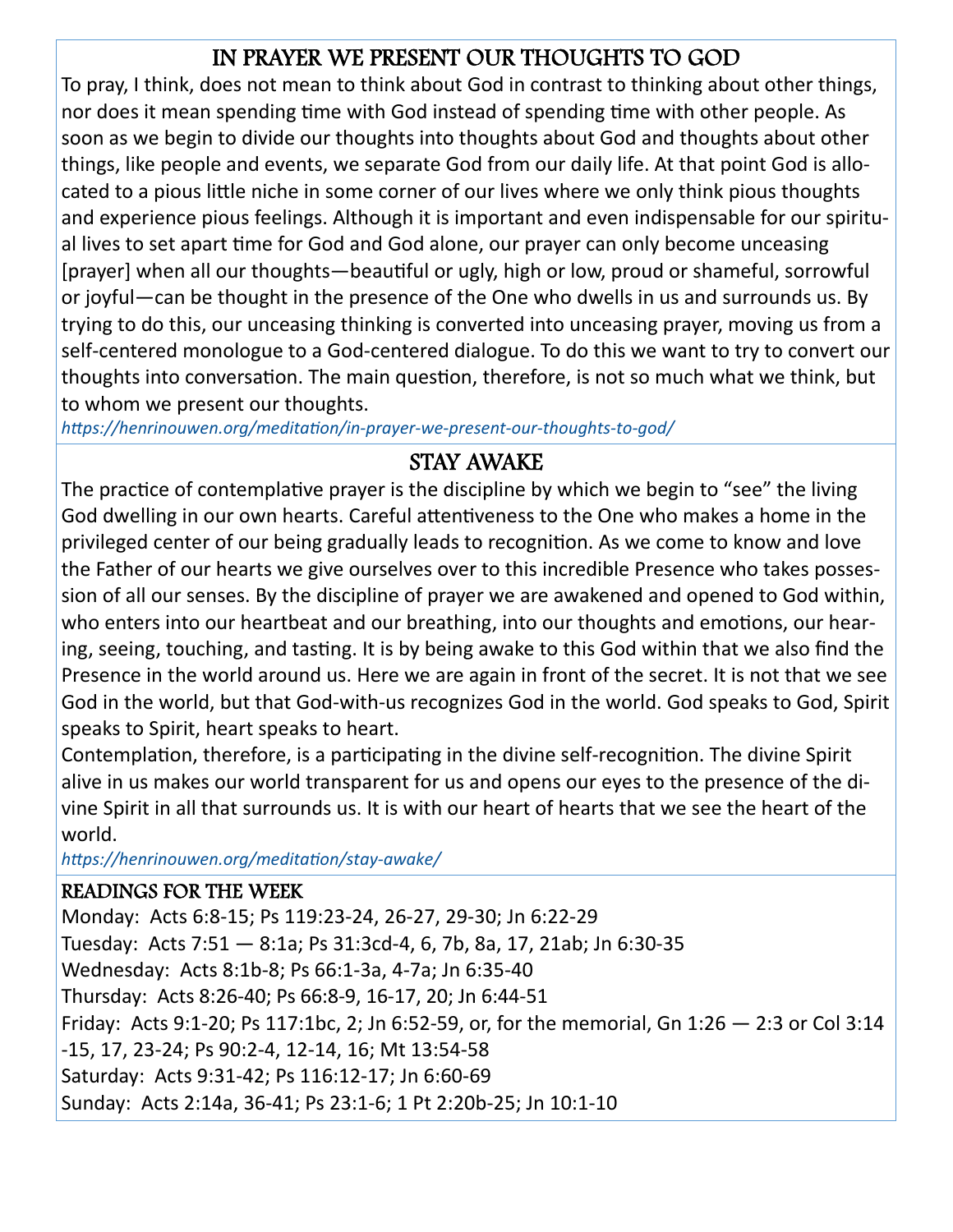# Parroquia Santa Teresita del Niño Jesús

1041 Lyons Avenue|South Lake Tahoe| CA 96150-8241 Tel. (530) 544-3533 + Fax (530) 544-4662 +E-mail: sttheresa@tahoecatholic.com Website: www.tahoecatholic.com

**26 DE ABRIL DE 2020 | TERCER DOMINGO DE PASCUA** 



## NO HAY MISA DE 7PM LOS SIGUIENTES DIAS

El martes, miércoles y jueves (28, 29 y 30 de abril).

| <b>GRACIAS POR</b>     |
|------------------------|
| <b>SU GENEROSIDADI</b> |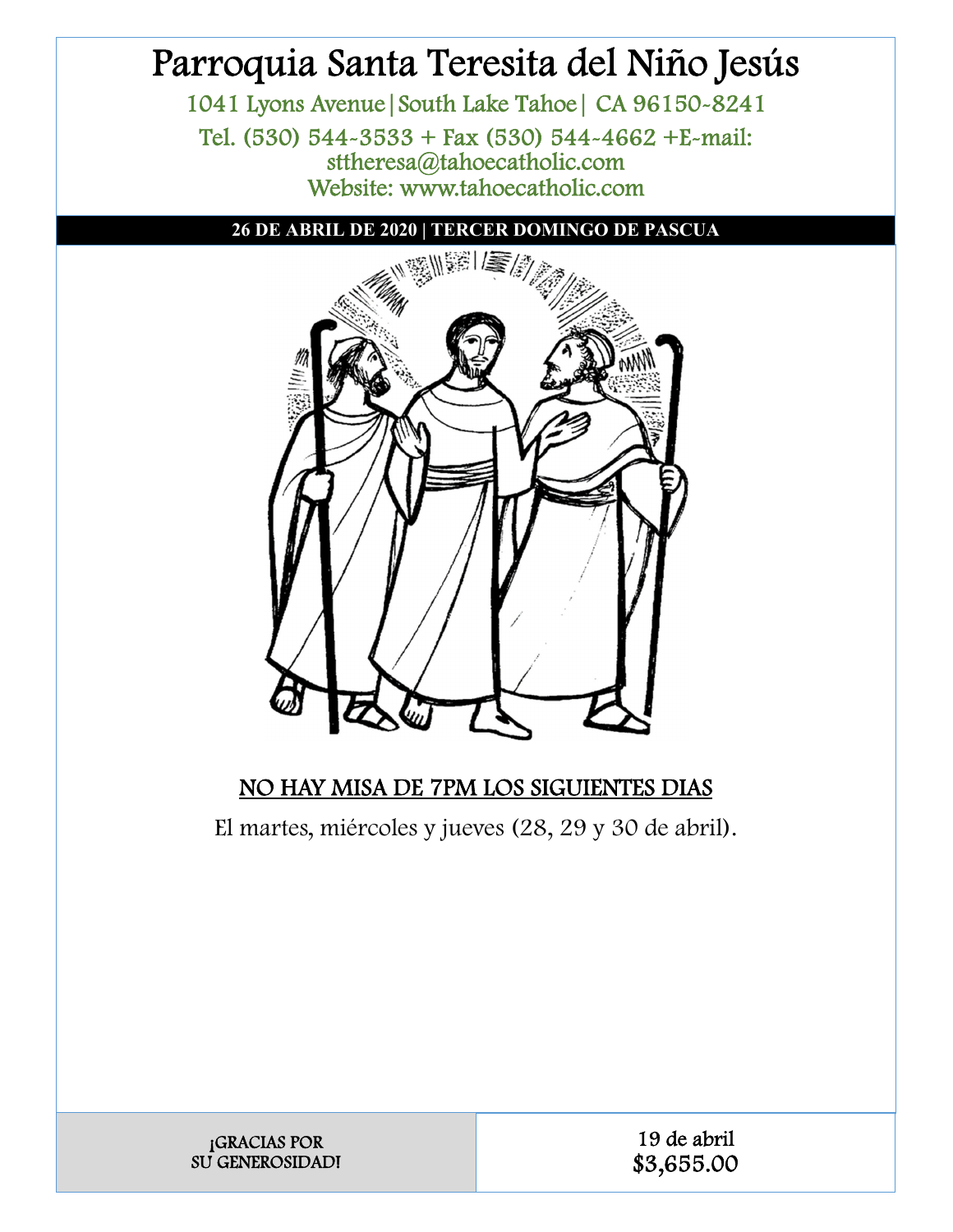### TIEMPO PERFECTO

### "Quédate con nosotros, porque ya es tarde y el día se acaba" (Lucas 24:29).

El pueblo judío del tiempo de Jesús no medía los días desde la mañana hasta la noche, sino que de noche a noche. Por lo tanto, Jesús comenzó el día de su muerte con la Última Cena, la primera Misa y terminó el día de Su resurrección con la segunda Misa. Después de una Liturgia de la Palabra (que duró lo que toma caminar siete millas), Jesús "tomó pan, pronunció la bendición, lo partió y se lo dio. Entonces los ojos de los discípulos se abrieron y lo reconocieron" (Lc 24:30-31).

La Iglesia primitiva se dio cuenta que las dos primeras Misas (Eucaristías) de Jesús fueron muy significativas. Guiados por el Espíritu Santo (Jn 16:13), ellos se dedicaron a la fracción del pan, que es, la Misa (Hch 2:42). Dondequiera, la Iglesia ha enfatizado la devoción a la Misa a lo largo de la historia, se ha visto el amor, el poder y la gloria de Dios.

Por lo tanto, vamos a entrar de lleno en la celebración dominical de la Misa. Que este sea el centro de nuestro domingo y de nuestra vida. Participemos en la Misa diariamente o tan a menudo como sea posible. Visitemos el Santísimo frecuentemente. Una vida centrada eucarísticamente es una vida centrada en Cristo crucificado y resucitado.

### *Oración: Padre, enséñame a orar y a vivir la Misa.*

*Promesa: "Ustedes saben que fueron rescatados de la vana conducta heredada de sus padres, no con bienes corrupƟbles, como el oro y la plata, sino con la sangre preciosa de Cristo, el Cordero sin mancha y sin defecto, predesƟnado antes de la creación del mundo y manifestado en los úlƟmos Ɵempos para bien de ustedes" (1 Pe 1:18‐20).* 

*Alabanza: ¡Gloria a Ti Señor Jesús resucitado, Rey del cielo y de la Ɵerra!* 

*hƩps://www.presentaƟonministries.com/series/obob/obob‐2017‐4‐30‐es* 

### CARA DE ÁNGEL

### "El rostro de Esteban parecía el de un ángel" (Hechos 6:15).

La idea moderna es que el rostro de un ángel es dulce, angelical, y feliz. Sin embargo, la verdad es que los ángeles tienen sus caras constantemente enfocadas en Jesús. Los ángeles "fijan [sus] ojos en Jesús" (Heb 3:1). Los ángeles adoran a Jesús y también están en un estado de constante atención enfocada en Jesús. Los ángeles son mensajeros de Dios y esperan un mensaje de Dios para enviarlo o un mandato del Señor para ejecutarlo. Los ángeles centran su entera existencia en Jesús (ver Jn 1:51; Mt 4:11).

Los ángeles están siempre a la expectativa. Un ejército de "más de doce legiones de ángeles" estuvo listo para su despliegue instantáneo para rescatar a Jesús cuando estuvo a punto de ser arrestado en Getsemaní. Jesús señaló específicamente que los ángeles estaban listos "en cualquier momento" (Mt 26:53). La conclusión obvia es que estas caras de ángeles estaban fijas en la mano de Dios omnipotente, completamente armados y totalmente preparados para entrar en combate al recibir la orden (ver Sal 123:1-2).

San Esteban sin duda estaba en adoración a Dios mientras se sentaba en el fuego cruzado de la prueba de fuego del Sanedrín. Pero su rostro era como el de un ángel, con sus ojos fijos en el Señor. Aunque los miembros del Sanedrín fijaron sus ojos "intensamente" en Esteban (Hch 6:15), los ojos de Esteban estaban en el Señor, no en sus circunstancias extremas. Esteban miró a Dios por encima de culto (Hch 7:55), y también estaba buscando al Señor para ver si iba a entregar un mensaje, mucho del cual entregó en Hechos capítulo 7. Cuando Esteban estaba siendo apedreado a muerte, él conƟnuó mirando a Jesús, pero esta vez al Jesús crucificado. Esteban citó dos pasajes de Jesús crucificado como sus palabras finales (Hch 7:59-60). Muestra el rostro de un ángel. "Fija tus ojos en Jesús" (Heb 3:1).

*Oración: Señor Jesús, que tenga el deseo de verte solo a Ti. Promesa: "Tus prescripciones son todo mi deleite" (Sal 119:24). Alabanza: San José escuchó en su sueño el mensaje del ángel.* 

*hƩps://www.presentaƟonministries.com/series/obob/obob‐2017‐5‐1‐es*